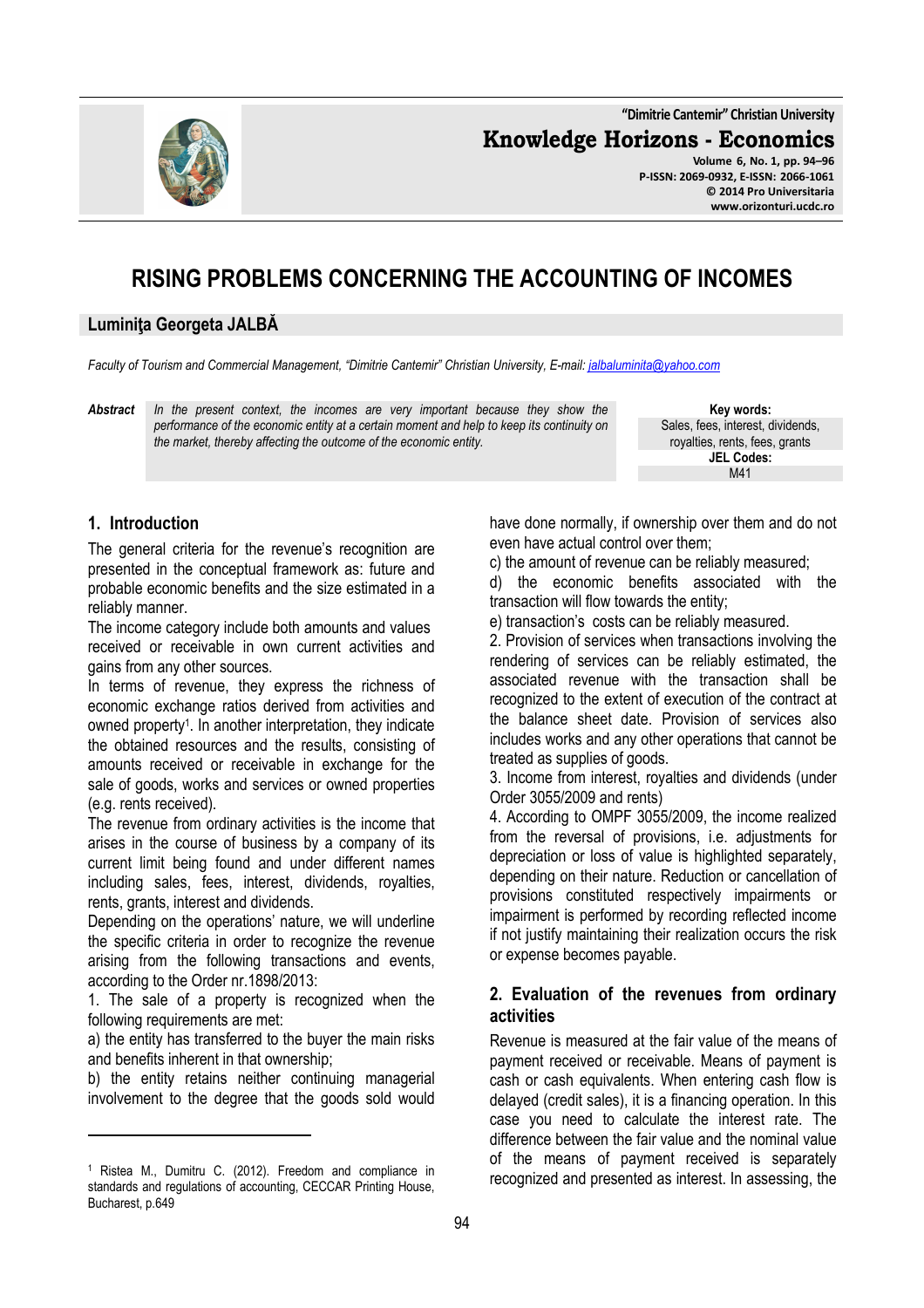income must be taken into account about the amount of any trade discounts.

Are included only income flows of economic benefits received or receivable by the company in its own name. According to Order no. 1.898/2013, the assessment of when an entity has transferred the significant risks and rewards of ownership to the buyer requires an examination of the circumstances of the transaction. In most of cases, the transfer of risks and rewards of ownership coincides with the transfer of legal title or the passing of possession. This is the case for most retail sales. In other cases, the transfer of risks and rewards of ownership occurs at a different time from the transfer of the legal title or the passing of possession. If an entity retains only an insignificant risk of ownership, the transaction is a sale and the revenue is recognized.

For example, a seller may retain the legal title to the goods solely to ensure that you will receive the due amount. In such a case, if the entity has transferred the significant risks and rewards of the ownership, the transaction is a sale and the revenue is recognized.

Another example is when an entity retains only an insignificant risk of ownership that operation may be a retail sale with a money-back clause if the customer is not satisfied. In such cases, revenue is recognized at the time of sale provided the seller can reliably estimate the future returns and recognizes a provision for returns based on previous experience and other relevant factors.

#### **3. Parallelism between the national regulation and the International Accounting Standards**

The standards IAS / IFRS represent a set of accounting rules. Currently, they are issued by the International Accounting Standards Board (IASB). Lot of standards forming part of IFRS are known by the old name of International Accounting Standards (IAS). The aim of IASB's body is to develop the accounting rules in order to be internationally used.

The International Standard dealing with revenue is IAS 18 "Revenue coming from current activities" which replaces the IAS 18 as "The Recognition of the Revenue'' concerning ordinary activities, approved in 1982; the objective of this Standard is to prescribe the accounting treatment of some revenue arising from certain types of transactions and events.

The incomes represent increases in economic benefits during the financial year following the entry or enhancements of assets or decrease liabilities resulting in increases in equity, other than those obtained through contributions from equity holders.

IAS 18 should be applied in accounting for proceeds from current activity. Revenue resulted from current activity is that type of income that arises in the current activities of the company and includes<sup>2</sup>:

- sales of goods;
- provision of services;

• the use by others of enterprise of assets that generate interest, royalties and dividends.

The revenue from sales of goods in accordance with IAS 18 includes goods produced by the entity for the purpose of sale and goods purchased for resale.

In accounting, revenues from sales of goods are recognized when handing goods towards to the buyers, of their delivery based on the invoice or other conditions specified in the contract evidencing the transfer of ownership of the goods towards the customers.

Revenues from services are recorded in the accounts as soon as they were made. The provision of services also includes works and any other operations that cannot be treated as supplies of goods.

The timing of revenue recognition

Important in accounting for revenue is determining when to recognize a revenue. Thus, the IAS 18 requires that revenue from ordinary activities is recognized when it is probable that future benefits will be returned to the entity in the future and that they can reliably be measured.

Revenue can be used to purchase assets or to increase the value of different types of assets; examples of such assets include cash, receivables, goods and services received in exchange for goods and provided services. Income may also result from the settlement of liabilities. For example, an entity may provide the goods and the services are required to settle a debt related to an ongoing credit.

According to Order no. 1.898/2013, it was inserted a new paragraph in the timing of recognition of income as follows:

Revenue is recognized in profit or loss account when it can be reliably measured the increase of future economic benefits related to the increasing or the decline in value of an asset or liability value. The recognition of the revenue is simultaneously performed with the increasing recognition of assets or debt relief (for example, the net increase in assets resulting from the sale of products or services, or decreasing debt as a result of cancellation of debt).

Expenses are recognized in profit or loss when it can reliably evaluate a decrease in future economic benefits related to a decrease in value of an asset or an increase in the debt. Recognition of expenses occurs

 $\overline{a}$ 

<sup>2</sup> Lepădatu Gh. (2013). Financial Reporting in XXI Century International Financial Reporting Standards (IFRS), International Accounting Standards (IAS) Financial Accounting-depth case studies of companies, Pro Universitaria Publishing House, Bucharest, p.487